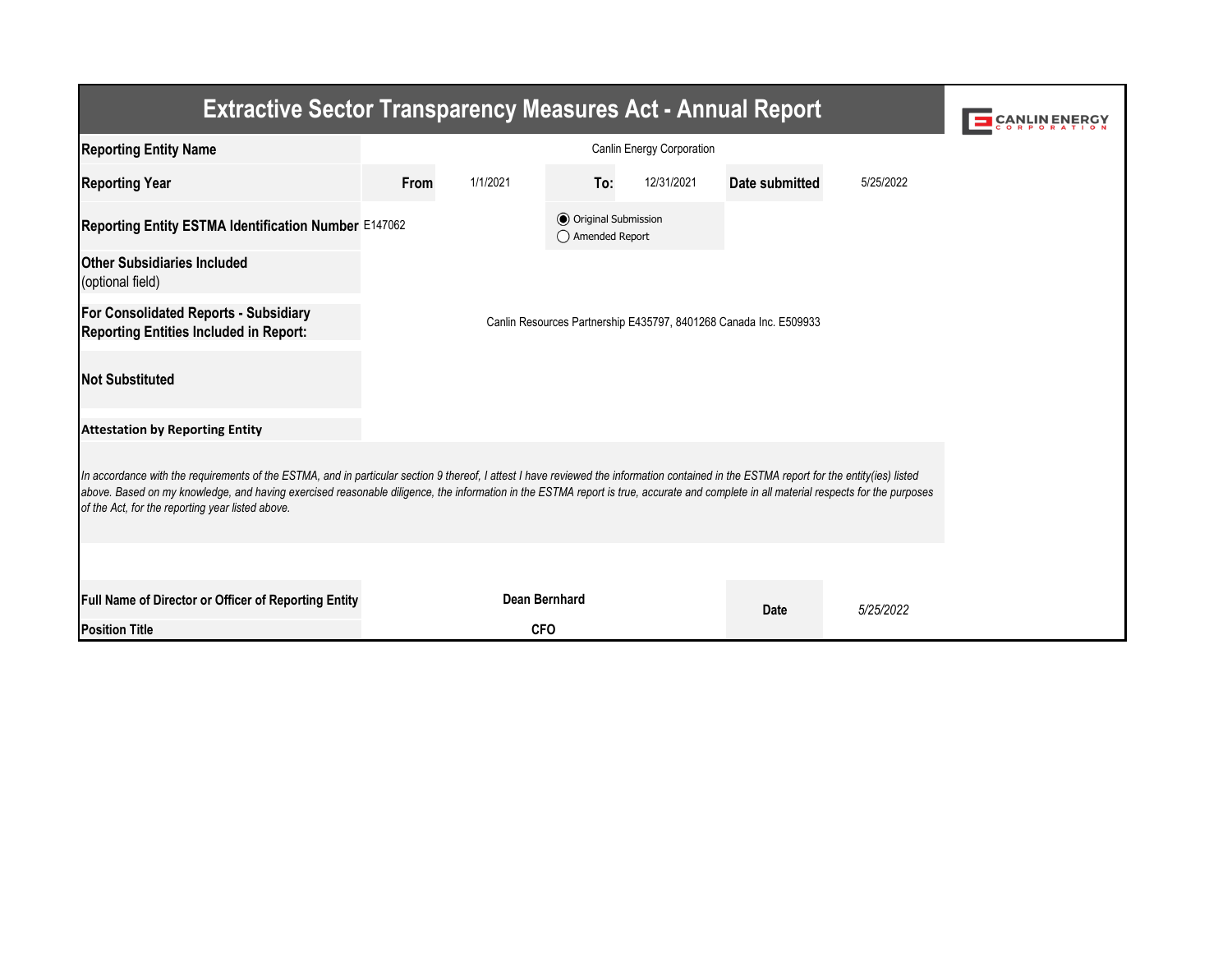| <b>Extractive Sector Transparency Measures Act - Annual Report</b> |                                           |                                                                                                                                                                                                                                                                                                                       |                                                                   |                  |            |                                |                |                  |                                                      |                                                                                                                                                                                                                                |  |
|--------------------------------------------------------------------|-------------------------------------------|-----------------------------------------------------------------------------------------------------------------------------------------------------------------------------------------------------------------------------------------------------------------------------------------------------------------------|-------------------------------------------------------------------|------------------|------------|--------------------------------|----------------|------------------|------------------------------------------------------|--------------------------------------------------------------------------------------------------------------------------------------------------------------------------------------------------------------------------------|--|
| <b>Reporting Year</b>                                              | From:                                     | 1/1/2021                                                                                                                                                                                                                                                                                                              | To:                                                               | 12/31/2021       |            |                                |                |                  |                                                      |                                                                                                                                                                                                                                |  |
| <b>Reporting Entity Name</b>                                       |                                           |                                                                                                                                                                                                                                                                                                                       | <b>Canlin Energy Corporation</b>                                  |                  |            | <b>Currency of the Report</b>  | CAD            |                  |                                                      |                                                                                                                                                                                                                                |  |
| <b>Reporting Entity ESTMA</b><br><b>Identification Number</b>      |                                           |                                                                                                                                                                                                                                                                                                                       | E147062                                                           |                  |            |                                |                |                  |                                                      |                                                                                                                                                                                                                                |  |
| <b>Subsidiary Reporting Entities (if</b><br>necessary)             |                                           |                                                                                                                                                                                                                                                                                                                       | Canlin Resources Partnership E435797, 8401268 Canada Inc. E509933 |                  |            |                                |                |                  |                                                      |                                                                                                                                                                                                                                |  |
| <b>Payments by Payee</b>                                           |                                           |                                                                                                                                                                                                                                                                                                                       |                                                                   |                  |            |                                |                |                  |                                                      |                                                                                                                                                                                                                                |  |
| <b>Country</b>                                                     | Payee Name <sup>1</sup>                   | Departments, Agency, etc<br>within Payee that Received<br>Payments <sup>2</sup>                                                                                                                                                                                                                                       | <b>Taxes</b>                                                      | <b>Royalties</b> | Fees       | <b>Production Entitlements</b> | <b>Bonuses</b> | <b>Dividends</b> | <b>Infrastructure</b><br><b>Improvement Payments</b> | <b>Total Amount paid to</b><br>Notes <sup>34</sup><br>Payee                                                                                                                                                                    |  |
| Canada - Alberta                                                   | Government of Alberta                     |                                                                                                                                                                                                                                                                                                                       |                                                                   | 21,527,017       | 10,069,735 |                                |                |                  |                                                      | Includes royalties of \$4,548,811.98<br>paid in-kind, the value of in-kind<br>31,596,752 payments was determined using the<br>prevailing commodity prices at the<br>time of transfer. See note (i)                             |  |
| Canada - British Columbia                                          | Government of British<br>Columbia         |                                                                                                                                                                                                                                                                                                                       | 498,195                                                           | 3,239,154        | 1,816,281  |                                |                |                  |                                                      | 5,553,630 See note (ii)                                                                                                                                                                                                        |  |
| Canada -Saskatchewan                                               | Government of Saskatchewan                |                                                                                                                                                                                                                                                                                                                       |                                                                   |                  | 237,942    |                                |                |                  |                                                      | 237,942 See note (iii)                                                                                                                                                                                                         |  |
| Canada - Alberta                                                   | Stoney Nakoda First Nation                |                                                                                                                                                                                                                                                                                                                       |                                                                   | 2,339,048        | 313,442    |                                |                |                  |                                                      | 2,652,490 See note (iv)                                                                                                                                                                                                        |  |
| Canada - Alberta                                                   | County of Rocky View                      |                                                                                                                                                                                                                                                                                                                       | 390,770                                                           |                  |            |                                |                |                  |                                                      | 390,770                                                                                                                                                                                                                        |  |
| Canada - Alberta                                                   | <b>Stoney Tribal Adminstration</b>        |                                                                                                                                                                                                                                                                                                                       | 221,352.29                                                        |                  |            |                                |                |                  |                                                      | 221,352                                                                                                                                                                                                                        |  |
| Canada - Alberta                                                   | Municipal District of Bighorn<br>No. 8    |                                                                                                                                                                                                                                                                                                                       | 1,625,393.53                                                      |                  |            |                                |                |                  |                                                      | 1,625,394                                                                                                                                                                                                                      |  |
| Canada - Alberta                                                   | County of Yellowhead                      |                                                                                                                                                                                                                                                                                                                       | 1,684,660.78                                                      |                  |            |                                |                |                  |                                                      | 1,684,661                                                                                                                                                                                                                      |  |
| Canada - Alberta                                                   | County of Ponoka                          |                                                                                                                                                                                                                                                                                                                       | 158,650.48                                                        |                  |            |                                |                |                  |                                                      | 158,650                                                                                                                                                                                                                        |  |
| Canada - British Columbia                                          | District of Tumbler Ridge                 |                                                                                                                                                                                                                                                                                                                       | 287,610.69                                                        |                  |            |                                |                |                  |                                                      | 287,611                                                                                                                                                                                                                        |  |
| Canada - British Columbia                                          | Northern Rockies Regional<br>Municipality |                                                                                                                                                                                                                                                                                                                       | 325,628.54                                                        |                  |            |                                |                |                  |                                                      | 325,629                                                                                                                                                                                                                        |  |
| Canada - Alberta                                                   | County of Saddle Hills                    |                                                                                                                                                                                                                                                                                                                       | 406,115.20                                                        |                  |            |                                |                |                  |                                                      | 406,115                                                                                                                                                                                                                        |  |
| Canada - Alberta                                                   | County of Lacombe                         |                                                                                                                                                                                                                                                                                                                       | 142,069.37                                                        |                  |            |                                |                |                  |                                                      | 142,069                                                                                                                                                                                                                        |  |
| Canada - Alberta                                                   | County of Clearwater                      |                                                                                                                                                                                                                                                                                                                       | 2,330,919.68                                                      |                  |            |                                |                |                  |                                                      | 2,330,920                                                                                                                                                                                                                      |  |
| Canada - Alberta                                                   | County of Cypress                         |                                                                                                                                                                                                                                                                                                                       | 4,477,441.99                                                      |                  |            |                                |                |                  |                                                      | 4,477,442                                                                                                                                                                                                                      |  |
| Additional Motor                                                   |                                           | entity under ESTMA or substitutable reporting requirements in another jurisdiction.<br>(i) Payments made to the Government of Alberta include the following government bodies: Alberta Petroleum Marketing Commission; Alberta Department of Energy; Alberta Energy Regulator; Alberta Ministry of Finance; Alberta B |                                                                   |                  |            |                                |                |                  |                                                      | Payments reported in the ESTMA Report reflect gross payments made directly by Canlin Energy Corporation and its subsidiaries, including payments made in the capacity of operator on behalf of partners. Gross payments made b |  |

(ii) Payments made to the Province of British Columbia include the following government bodies: BC Ministry of Finance; Minister of Finance Mineral Oil & Gas Revenue Branch, Ministry of Natural Gas Development, BC Oil and (iii) Payments made to the Government of Saskatchewan include the following government bodies: Saskatchewan Ministry of Energy and Resources ;Ministry of Agriculture- Lands Branch (iv) Payments attributed to Stoney Nakoda First Nation have been made through payments made to Indian Oil and Gas Canada (IOGC), Receiver General of Canada

**Additional Notes:**